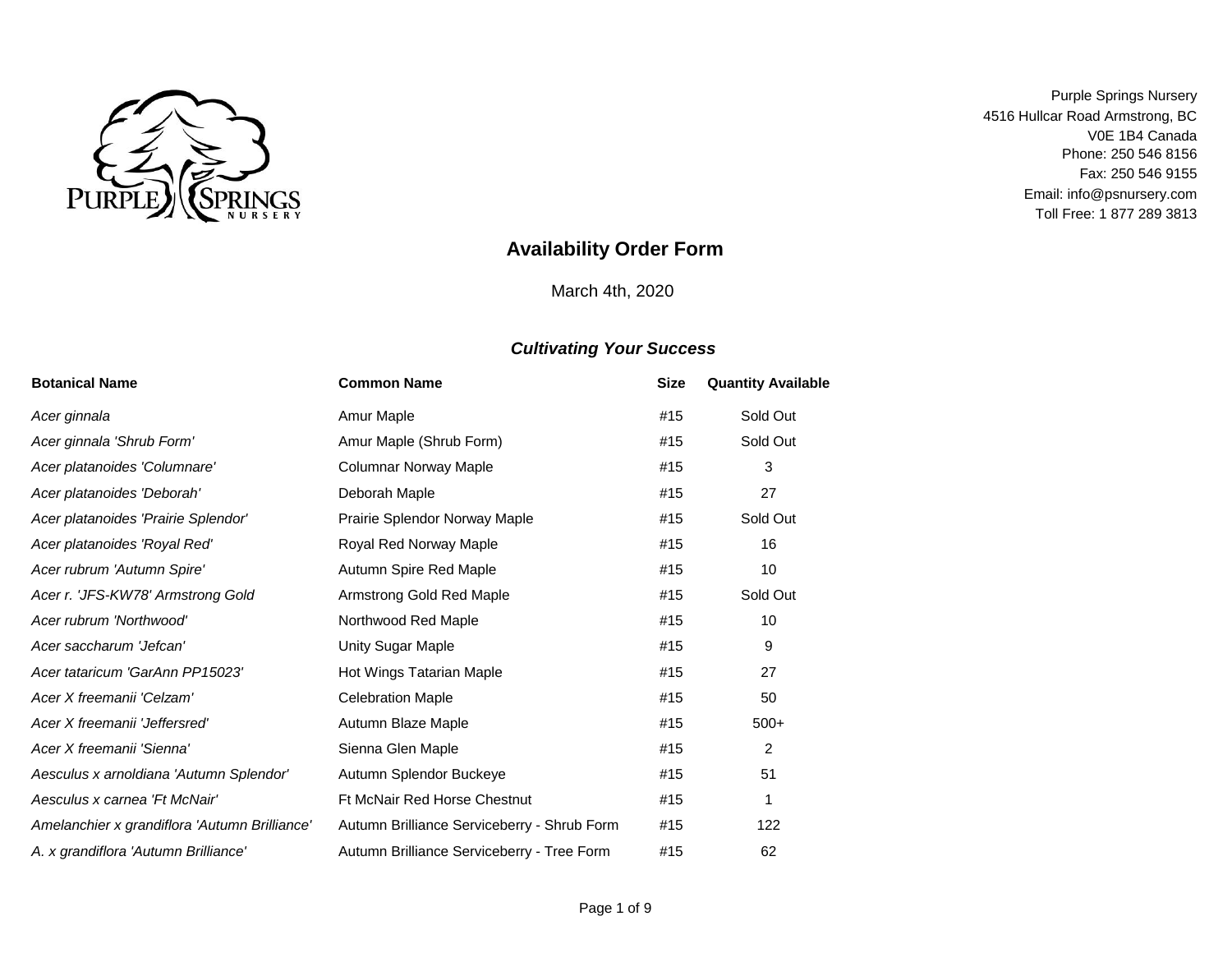| <b>Botanical Name</b>              | <b>Common Name</b>                   | <b>Size</b> | <b>Quantity Available</b> |
|------------------------------------|--------------------------------------|-------------|---------------------------|
| Betula papyrifera 'Varen'          | Prairie Dream Paper Birch            | #15         | Sold Out                  |
| Betula platyphylla 'Fargo PP10963' | Dakota Pinnacle Birch                | #15         | 50                        |
| Betula platyphylla 'Jefpark'       | <b>Parkland Pillar Birch</b>         | #15         | Sold Out                  |
| Celtis 'JFS-KSU1'                  | <b>Prarie Sentinel Hackberry</b>     | #15         | 3                         |
| Celtis occidentalis                | Common Hackberry                     | #15         | 28                        |
| Crataegus x mordenensis 'Snowbird' | Snowbird Hawthorn                    | #15         | Sold Out                  |
| Crataegus x mordenensis 'Toba'     | Toba Hawthorn                        | #15         | 121                       |
| Elaeagnus angustifolia             | <b>Russian Olive</b>                 | #15         | 4                         |
| Fraxinus pennsylvanica 'Patmore'   | Patmore Green Ash                    | #15         | 95                        |
| Fraxinus pennsylvanica 'Rugby'     | Prairie Spire Ash                    | #15         | 60                        |
| Gleditsia triacanthos 'Harve'      | Northern Acclaim Honeylocust         | #15         | June                      |
| Gleditsia triacanthos 'Suncole'    | <b>Sunburst Honeylocust</b>          | #15         | 39                        |
| Gleditsia t. var. i. 'Shademaster' | Shademaster Honeylocust              | #15         | 1                         |
| Juglans regia 'Carpathian'         | English Walnut                       | #15         | 12                        |
| Liquidambar styraciflua 'Moraine'  | Moraine Sweetgum                     | #15         | 21                        |
| Malus x 'Courageous'               | Courageous Crabapple                 | #15         | Sold Out                  |
| Malus domestica 'Honeycrisp'       | Honeycrisp Apple                     | #15         | June                      |
| Malus x 'Jeflite'                  | <b>Starlite Flowering Crabapple</b>  | #15         | 5                         |
| Malus x 'Spring Snow'              | Spring Snow Flowering Crabapple      | #15         | 4                         |
| Malus x 'Thunderchild'             | Thunderchild Flowering Crabapple     | #15         | 129                       |
| Malus x adstringens 'Durleo'       | <b>Gladiator Flowering Crabapple</b> | #15         | 58                        |
| Physocarpus opulifolius 'Monlo'    | Diablo Ninebark                      | #15         | 34                        |
| Populus tremula 'Erecta'           | Swedish Columnar Aspen               | #15         | June                      |
| Populus tremuloides                | Trembling Aspen (tree Form)          | #15         | 68                        |
| Populus tremuloides 'Clump form'   | Trembling Aspen Clump Form           | #15         | 12                        |
| Prunus evans                       | Evans Cherry                         | #15         | 1                         |
| Prunus nigra 'Princess Kay'        | Princess Kay Flowering Plum          | #15         | 3                         |
| Prunus virginiana                  | <b>Schubert Chokecherry</b>          | #15         | Sold Out                  |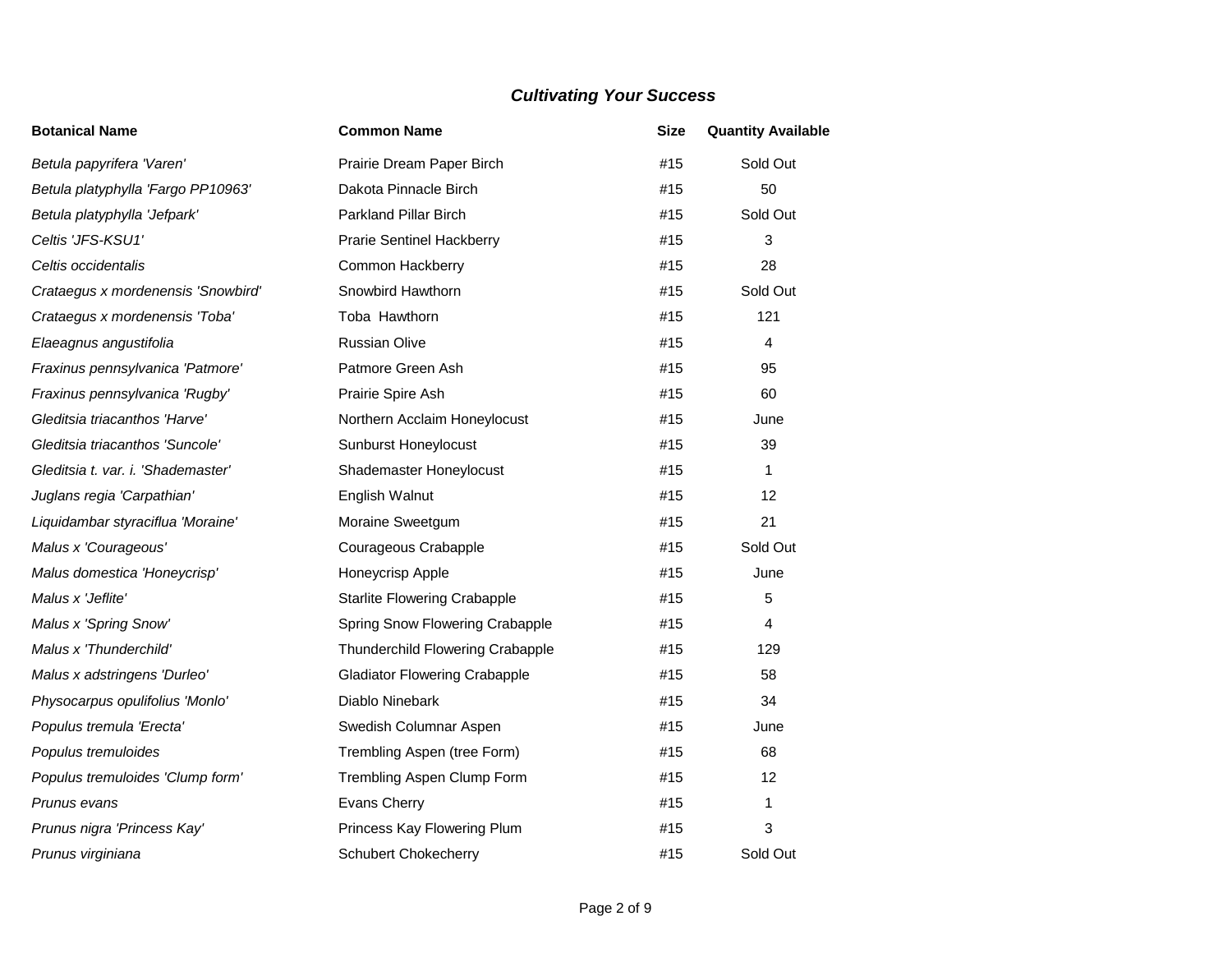| <b>Botanical Name</b>               | <b>Common Name</b>              | <b>Size</b>      | <b>Quantity Available</b> |
|-------------------------------------|---------------------------------|------------------|---------------------------|
| Pyrus 'DurPSN303'                   | Navigator Pear                  | #15              | Sold Out                  |
| Quercus macrocarpa                  | <b>Burr Oak</b>                 | #15              | 81                        |
| Sorbus aucuparia 'Michred'          | Cardinal Royal Mountain Ash     | #15              | 19                        |
| Sorbus decora                       | Showy Mountain Ash              | #15              | 10                        |
| Syringa reticulata 'Ivory Silk'     | Ivory Silk Japanese Lilac       | #15              | 113                       |
| Syringa reticulata clump            | Ivory Silk Japanese Lilac clump | #15              | Sold Out                  |
| Tilia americana 'American Sentry'   | American Sentry Linden          | #15              | 35                        |
| Tilia americana euchlora 'Redmond'  | Redmond Linden                  | #15              | Sold Out                  |
| Tilia cordata 'Corzam'              | Corinthian Little Leaf Linden   | #15              | 3                         |
| Tilia cordata 'Greenspire'          | Greenspire Littleleaf Linden    | #15              | 155                       |
| Ulmus americana                     | American Elm                    | #15              | 1                         |
| Ulmus americana 'Brandon'           | <b>Brandon Elm</b>              | #15              | 27                        |
| <b>Bylands Upright Elm</b>          | <b>Bylands Upright Elm</b>      | #15              | Sold Out                  |
| Ulmus americana 'Patmore'           | Patmore Elm                     | #15              | 26                        |
| Acer ginnala                        | Amur Maple                      | 50 <sub>mm</sub> | Sold Out                  |
| Acer negundo 'Sensation'            | <b>Sensation Boxelder</b>       | 50mm             | Sold Out                  |
| Acer platanoides 'Deborah'          | Deborah Maple                   | 50mm             | 1                         |
| Acer platanoides 'Deborah'          | Deborah Maple                   | 70mm             | 3                         |
| Acer platanoides 'Deborah'          | Deborah Maple                   | Oversize         | 1                         |
| Acer platanoides 'Prairie Splendor' | Prairie Splendor Norway Maple   | 50mm             | 20 (July)                 |
| Acer tataricum 'GarAnn PP15023'     | Hot Wings Tatarian Maple        | 50mm             | Sold Out                  |
| Acer X freemanii 'Jeffersred'       | Autumn Blaze Maple              | 50mm             | 200 (July)                |
| Acer X freemanii 'Jeffersred'       | Autumn Blaze Maple              | 60mm             | July                      |
| Acer X freemanii 'Jeffersred'       | Autumn Blaze Maple              | Oversize         | Sold Out                  |
| Acer X freemanii 'Sienna'           | Sienna Glen Maple               | 50 <sub>mm</sub> | 14                        |
| Acer X freemanii 'Sienna'           | Sienna Glen Maple               | 60 <sub>mm</sub> | 3                         |
| Aesculus glabra                     | <b>Ohio Buckeve</b>             | 50mm             | 36                        |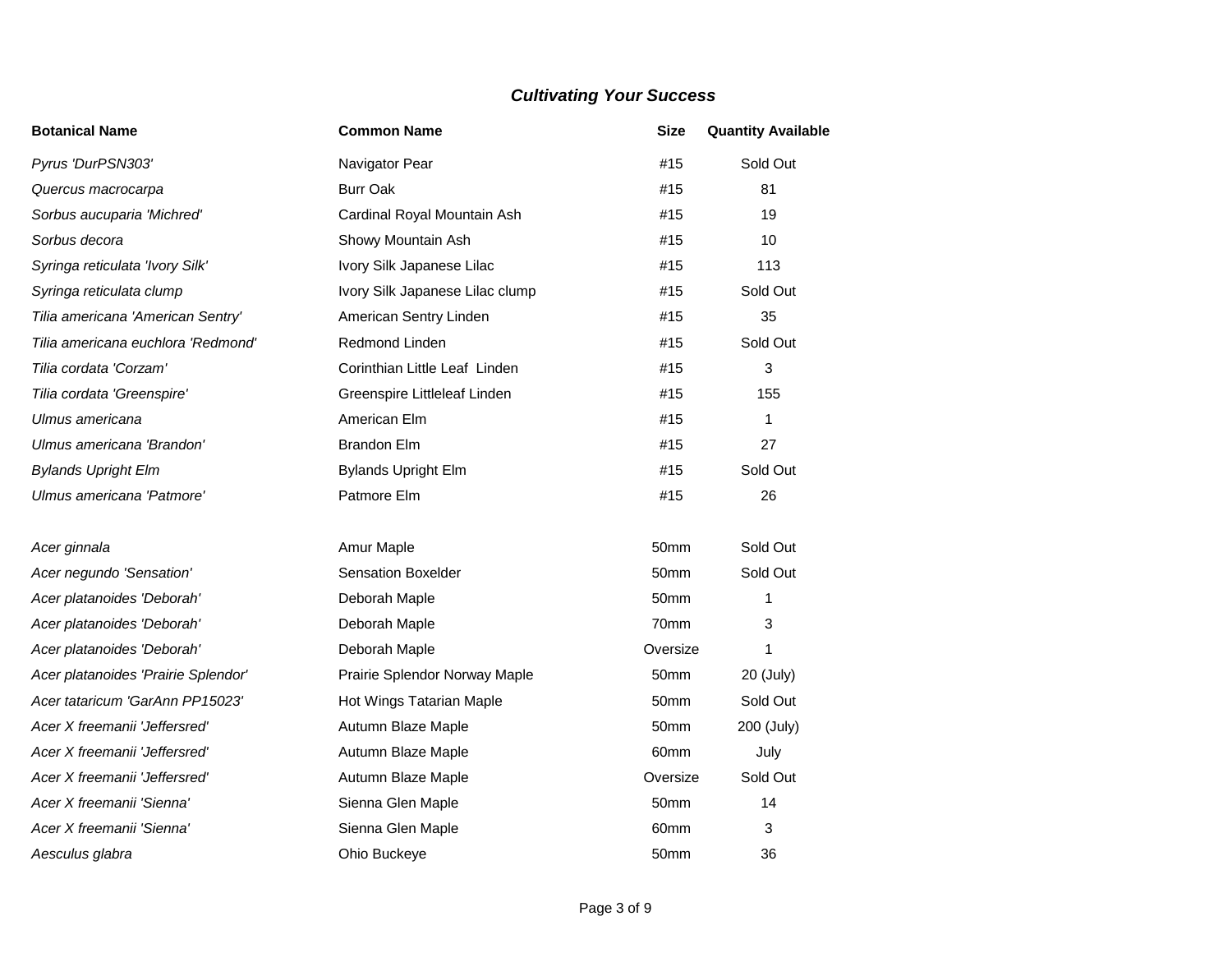| <b>Botanical Name</b>                   | <b>Common Name</b>           | <b>Size</b>      | <b>Quantity Available</b> |
|-----------------------------------------|------------------------------|------------------|---------------------------|
| Aesculus glabra                         | Ohio Buckeye                 | 60mm             | 49                        |
| Aesculus glabra                         | Ohio Buckeye                 | 70mm             | 9                         |
| Aesculus x arnoldiana 'Autumn Splendor' | Autumn Splendor Buckeye      | 50mm             | 39                        |
| Aesculus x arnoldiana 'Autumn Splendor' | Autumn Splendor Buckeye      | 60 <sub>mm</sub> | Sold Out                  |
| Betula papyrifera 'Chickadee'           | Chickadee Birch              | 50mm             | Sold Out                  |
| Betula papyrifera 'Chickadee'           | Chickadee Birch              | 60mm             | 4                         |
| Betula papyrifera 'Chickadee'           | Chickadee Birch              | 70mm             | 3                         |
| Betula papyrifera 'Varen'               | Prairie Dream Paper Birch    | 50mm             | 25                        |
| Betula papyrifera 'Varen'               | Prairie Dream Paper Birch    | 60mm             | 58                        |
| Betula papyrifera 'Varen'               | Prairie Dream Paper Birch    | 70mm             | 15                        |
| Betula papyrifera 'Varen'               | Prairie Dream Paper Birch    | Oversize         | $\boldsymbol{2}$          |
| Betula platyphylla 'Fargo PP10963'      | Dakota Pinnacle Birch        | 50mm             | $\overline{2}$            |
| Betula platyphylla 'Fargo PP10963'      | Dakota Pinnacle Birch        | 60mm             | 1                         |
| Betula platyphylla 'Fargo PP10963'      | Dakota Pinnacle Birch        | 70mm             | $\overline{2}$            |
| Betula platyphylla 'Fargo PP10963'      | Dakota Pinnacle Birch        | Oversize         | Sold Out                  |
| Betula platyphylla 'Jefpark'            | Parkland Pillar Birch        | 50mm             | 64                        |
| Betula platyphylla 'Jefpark'            | <b>Parkland Pillar Birch</b> | 60mm             | 139                       |
| Betula platyphylla 'Jefpark'            | Parkland Pillar Birch        | 70mm             | 30                        |
| Betula platyphylla 'Jefpark'            | Parkland Pillar Birch        | Oversize         | 11                        |
| Caragana aborescens 'Sutherland'        | Sutherland Caragana          | 50mm             | Sold Out                  |
| Caragana aborescens 'Sutherland'        | Sutherland Caragana          | 60mm             | Sold Out                  |
| Crataegus x mordenensis 'Snowbird'      | Snowbird Hawthorn            | 50mm             | 206                       |
| Crataegus x mordenensis 'Snowbird'      | Snowbird Hawthorn            | 60 <sub>mm</sub> | 152                       |
| Crataegus x mordenensis 'Snowbird'      | Snowbird Hawthorn            | 70mm             | 157                       |
| Crataegus x mordenensis 'Snowbird'      | Snowbird Hawthorn            | Oversize         | 54                        |
| Crataegus x mordenensis 'Toba'          | Toba Hawthorn                | 50mm             | Sold Out                  |
| Crataegus x mordenensis 'Toba'          | Toba Hawthorn                | 60mm             | 49                        |
| Crataegus x mordenensis 'Toba'          | Toba Hawthorn                | 70mm             | 50                        |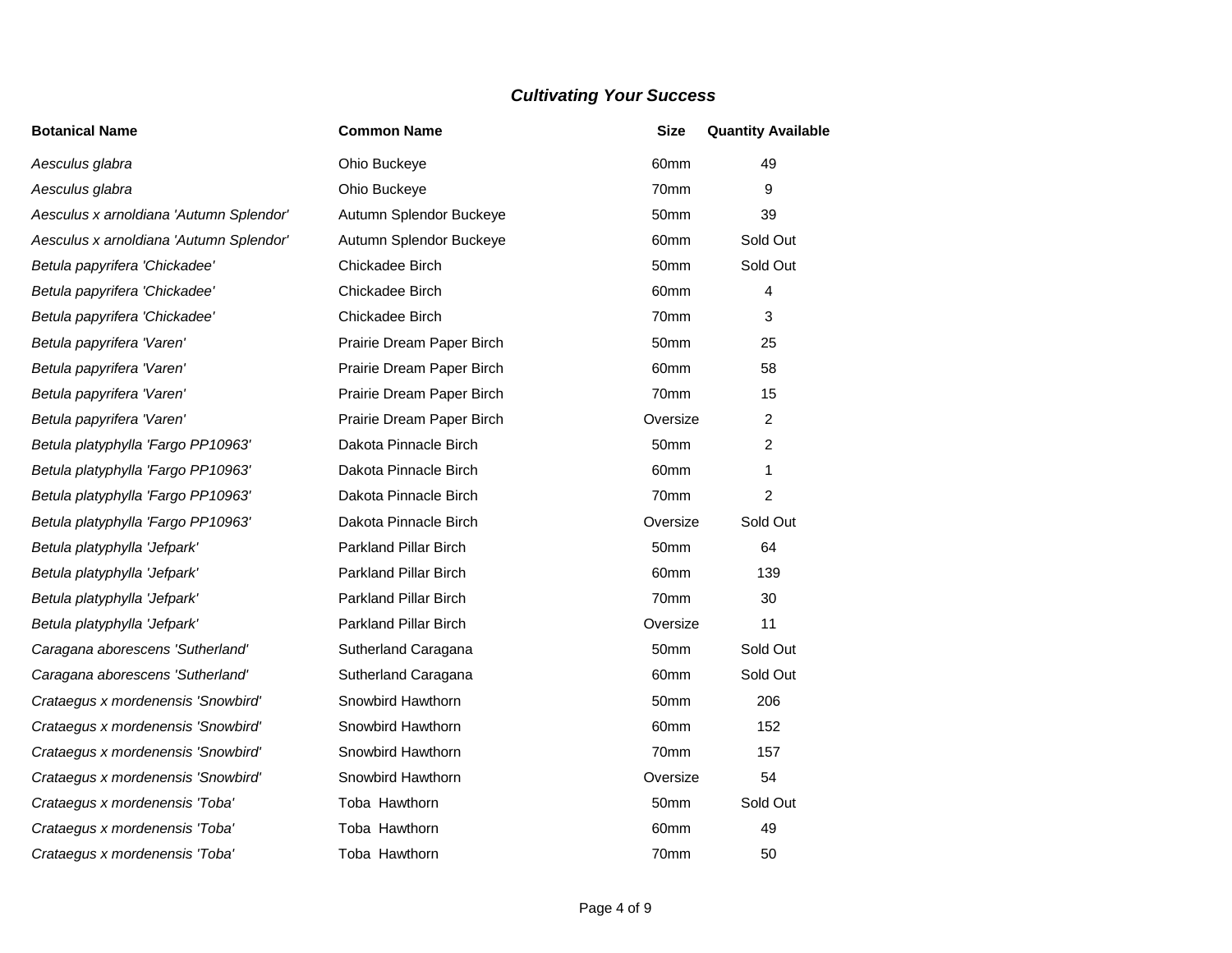| Crataegus x mordenensis 'Toba'    |
|-----------------------------------|
| Fraxinus pennsylvanica 'Durwinky' |
| Fraxinus pennsylvanica 'Durwinky' |
| Fraxinus pennsylvanica 'Patmore'  |
| Fraxinus pennsylvanica 'Patmore'  |
| Fraxinus pennsylvanica 'Patmore'  |
| Fraxinus pennsylvanica 'Patmore'  |
| Fraxinus pennsylvanica 'Rugby'    |
| Fraxinus pennsylvanica 'Rugby'    |
| Fraxinus pennsylvanica 'Rugby'    |
| Fraxinus pennsylvanica 'Summit'   |
| Fraxinus pennsylvanica 'Summit'   |
| Fraxinus pennsylvanica 'Summit'   |
| Gleditsia triacanthos 'Harve'     |
| Gleditsia triacanthos 'Harve'     |
| Malus domestica 'Honeycrisp'      |
| Malus 'Royalty'                   |
| Malus 'Royalty'                   |
| Malus 'Royalty'                   |
| Malus 'Royalty'                   |
| Malus x adstringens 'Durleo'      |
| Malus x adstringens 'Durleo'      |
| Malus x adstringens 'Durleo'      |
| Malus x 'Courageous'              |
| Malus x 'Courageous'              |
| Malus x 'Courageous'              |
| Malus x 'Jeflite'                 |
| Malus x 'Jeflite'                 |

| <b>Botanical Name</b>             | <b>Common Name</b>                   | <b>Size</b>      | <b>Quantity Available</b> |
|-----------------------------------|--------------------------------------|------------------|---------------------------|
| Crataegus x mordenensis 'Toba'    | Toba Hawthorn                        | Oversize         | 64                        |
| Fraxinus pennsylvanica 'Durwinky' | Trojan Ash                           | 70 <sub>mm</sub> | 1                         |
| Fraxinus pennsylvanica 'Durwinky' | Trojan Ash                           | Oversize         | 1                         |
| Fraxinus pennsylvanica 'Patmore'  | Patmore Green Ash                    | 50mm             | 22                        |
| Fraxinus pennsylvanica 'Patmore'  | Patmore Green Ash                    | 60mm             | 29                        |
| Fraxinus pennsylvanica 'Patmore'  | Patmore Green Ash                    | 70mm             | 14                        |
| Fraxinus pennsylvanica 'Patmore'  | Patmore Green Ash                    | Oversize         | 1                         |
| Fraxinus pennsylvanica 'Rugby'    | Prairie Spire Ash                    | 50mm             | 194                       |
| Fraxinus pennsylvanica 'Rugby'    | Prairie Spire Ash                    | 60 <sub>mm</sub> | 60                        |
| Fraxinus pennsylvanica 'Rugby'    | Prairie Spire Ash                    | 70mm             | Sold Out                  |
| Fraxinus pennsylvanica 'Summit'   | Summit Green Ash                     | 50mm             | Sold Out                  |
| Fraxinus pennsylvanica 'Summit'   | Summit Green Ash                     | 60mm             | $\overline{c}$            |
| Fraxinus pennsylvanica 'Summit'   | Summit Green Ash                     | 70 <sub>mm</sub> | 14                        |
| Gleditsia triacanthos 'Harve'     | Northern Acclaim Honeylocust         | 50mm             | Sold Out                  |
| Gleditsia triacanthos 'Harve'     | Northern Acclaim Honeylocust         | 60 <sub>mm</sub> | Sold Out                  |
| Malus domestica 'Honeycrisp'      | Honeycrisp Apple                     | 50mm             | 33                        |
| Malus 'Royalty'                   | Royalty Flowering Crabapple          | 50 <sub>mm</sub> | 17                        |
| Malus 'Royalty'                   | <b>Royalty Flowering Crabapple</b>   | 60mm             | 16                        |
| Malus 'Royalty'                   | Royalty Flowering Crabapple          | 70 <sub>mm</sub> | $\overline{2}$            |
| Malus 'Royalty'                   | Royalty Flowering Crabapple          | Oversize         | Sold Out                  |
| Malus x adstringens 'Durleo'      | <b>Gladiator Flowering Crabapple</b> | 50mm             | $500+$                    |
| Malus x adstringens 'Durleo'      | <b>Gladiator Flowering Crabapple</b> | 60 <sub>mm</sub> | 68                        |
| Malus x adstringens 'Durleo'      | <b>Gladiator Flowering Crabapple</b> | 70 <sub>mm</sub> | $\overline{2}$            |
| Malus x 'Courageous'              | Courageous Crabapple                 | 50mm             | 117                       |
| Malus x 'Courageous'              | Courageous Crabapple                 | 60mm             | 50                        |
| Malus x 'Courageous'              | Courageous Crabapple                 | 70 <sub>mm</sub> | 5                         |
| Malus x 'Jeflite'                 | <b>Starlite Flowering Crabapple</b>  | 50 <sub>mm</sub> | 170                       |
| Malus x 'Jeflite'                 | <b>Starlite Flowering Crabapple</b>  | 60mm             | 17                        |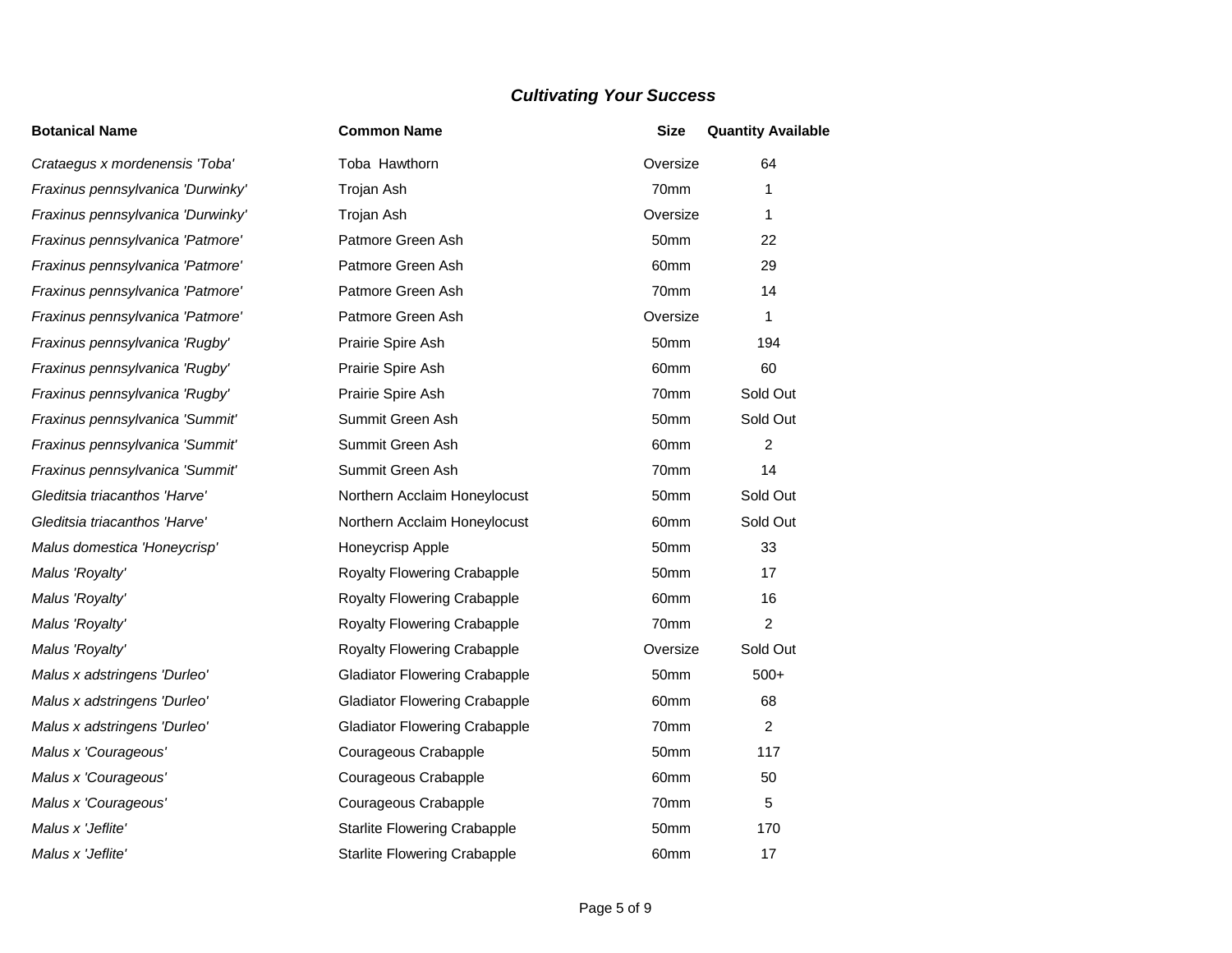| <b>Botanical Name</b>      | <b>Common Name</b>               | <b>Size</b>      | <b>Quantity Available</b> |
|----------------------------|----------------------------------|------------------|---------------------------|
| Malus x 'Spring Snow'      | Spring Snow Flowering Crabapple  | 50mm             | 40                        |
| Malus x 'Spring Snow'      | Spring Snow Flowering Crabapple  | 60 <sub>mm</sub> | 17                        |
| Malus x 'Spring Snow'      | Spring Snow Flowering Crabapple  | 70mm             | 1                         |
| Malus x 'Thunderchild'     | Thunderchild Flowering Crabapple | 50mm             | 54                        |
| Malus x 'Thunderchild'     | Thunderchild Flowering Crabapple | 60mm             | $\overline{2}$            |
| Picea pungens              | Colorado Spruce                  | <b>150cm</b>     | 202                       |
| Picea pungens              | Colorado Spruce                  | 200cm            | 130                       |
| Picea pungens              | Colorado Spruce                  | 250cm            | 10                        |
| Picea pungens              | Colorado Spruce                  | 300cm            | 3                         |
| Picea pungens 'Fastigiata' | Columnar Colorado Blue Spruce    | 150cm            | Sold Out                  |
| Picea pungens 'Fastigiata' | Columnar Colorado Blue Spruce    | 200cm            | Sold Out                  |
| Picea pungens 'Fastigiata' | Columnar Colorado Blue Spruce    | 250cm            | Sold Out                  |
| Pinus cembra               | <b>Swiss Stone Pine</b>          | 200cm            | Sold Out                  |
| Pinus contorta             | Lodgepole Pine                   | 150cm            | 31                        |
| Pinus contorta             | Lodgepole Pine                   | 200cm            | 12                        |
| Pinus contorta             | Lodgepole Pine                   | 250cm            | Sold Out                  |
| Pinus contorta             | Lodgepole Pine                   | 300cm            | 5                         |
| Pinus ponderosa            | Ponderosa Pine                   | 150cm            | 1                         |
| Pinus sylvestris           | <b>Scots Pine</b>                | 150cm            | Sold Out                  |
| Pinus sylvestris           | <b>Scots Pine</b>                | 200cm            | Sold Out                  |
| Pinus sylvestris           | <b>Scots Pine</b>                | 250cm            | Sold Out                  |
| Pinus sylvestris           | <b>Scots Pine</b>                | 300cm            | 4                         |
| Populus assiniboine        | Assiniboine Poplar               | 60mm             | Sold Out                  |
| Populus assiniboine        | Assiniboine Poplar               | 70mm             | 1                         |
| Populus assiniboine        | Assiniboine Poplar               | Oversize         | 83                        |
| Populus tremula 'Erecta'   | Swedish Columnar Aspen           | 50mm             | 294                       |
| Populus tremula 'Erecta'   | Swedish Columnar Aspen           | 60mm             | 343                       |
| Populus tremula 'Erecta'   | Swedish Columnar Aspen           | 70mm             | 234                       |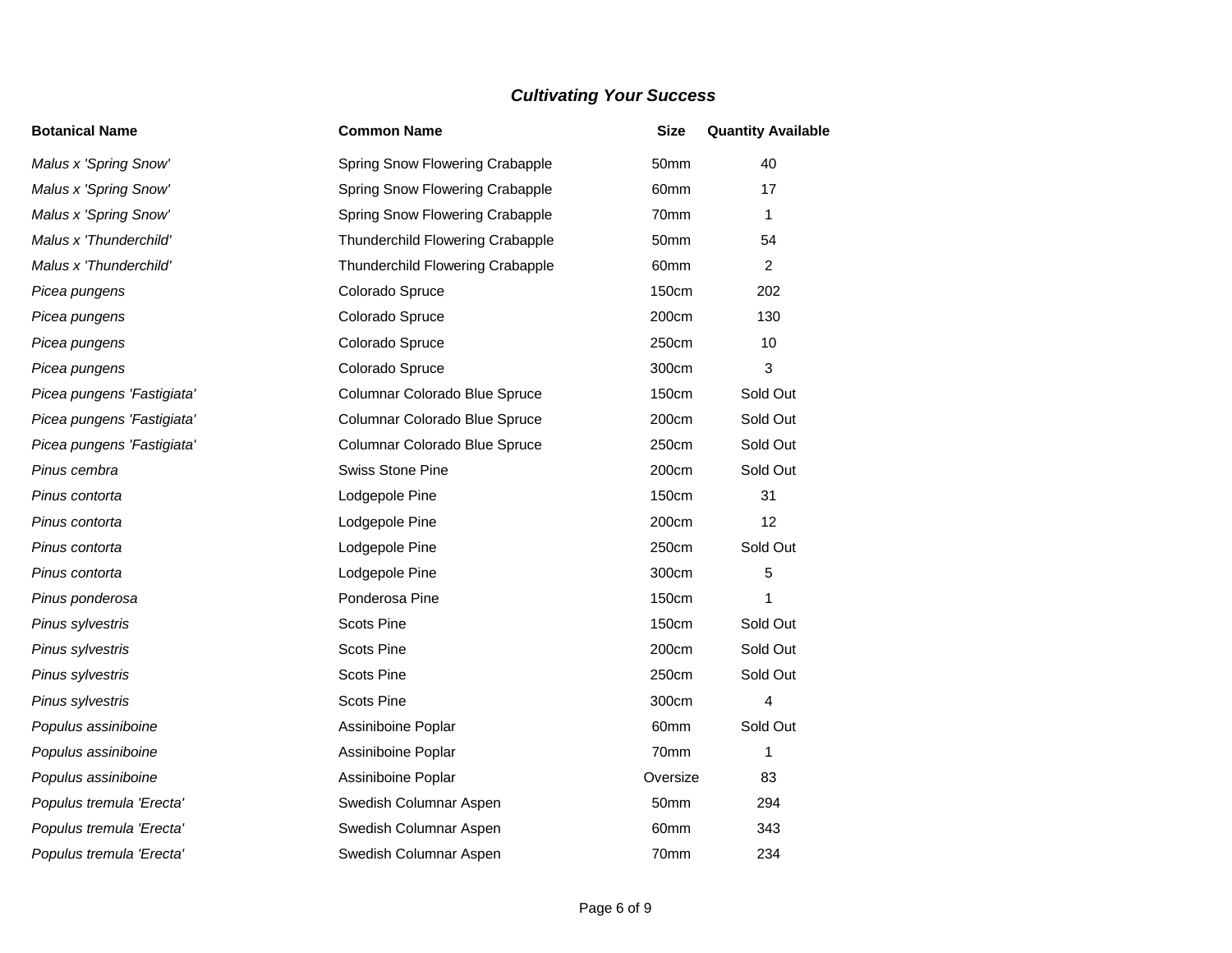| <b>Botanical Name</b>            | <b>Common Name</b>          | <b>Size</b> | <b>Quantity Available</b> |
|----------------------------------|-----------------------------|-------------|---------------------------|
| Populus tremula 'Erecta'         | Swedish Columnar Aspen      | Oversize    | 148                       |
| Populus tremuloides              | Trembling Aspen (tree Form) | 50mm        | 173                       |
| Populus tremuloides              | Trembling Aspen (tree Form) | 60mm        | 200                       |
| Populus tremuloides              | Trembling Aspen (tree Form) | 70mm        | Sold Out                  |
| Populus tremuloides              | Trembling Aspen (tree Form) | Oversize    | Sold Out                  |
| Populus tremuloides 'Clump form' | Trembling Aspen Clump Form  | 50mm        | 3                         |
| Populus tremuloides 'Clump form' | Trembling Aspen Clump Form  | 60mm        | 3                         |
| Populus tremuloides 'Clump form' | Trembling Aspen Clump Form  | 70mm        | Sold Out                  |
| Populus tremuloides 'Clump form' | Trembling Aspen Clump Form  | Oversize    | 3                         |
| Populus x 'Byland Green'         | <b>Byland Green Poplar</b>  | 50mm        | 11                        |
| Populus x 'Byland Green'         | <b>Byland Green Poplar</b>  | 60mm        | Sold Out                  |
| Populus x 'Byland Green'         | <b>Byland Green Poplar</b>  | 70mm        | 3                         |
| Populus x 'Byland Green'         | <b>Byland Green Poplar</b>  | Oversize    | 54                        |
| Populus x 'Tristis'              | <b>Tristis Poplar</b>       | 50mm        | Sold Out                  |
| Populus x 'Tristis'              | <b>Tristis Poplar</b>       | 60mm        | Sold Out                  |
| Populus x 'Tristis'              | <b>Tristis Poplar</b>       | 70mm        | 4                         |
| Populus x 'Tristis'              | <b>Tristis Poplar</b>       | Oversize    | 61                        |
| Prunus nigra 'Princess Kay'      | Princess Kay Flowering Plum | 50mm        | $25$ (July)               |
| Prunus virginiana                | Schubert Chokecherry        | 50mm        | 68                        |
| Prunus virginiana                | <b>Schubert Chokecherry</b> | 60mm        | 76                        |
| Prunus virginiana                | <b>Schubert Chokecherry</b> | 70mm        | 12                        |
| Prunus virginiana                | <b>Schubert Chokecherry</b> | Oversize    | 4                         |
| Pyrus 'DurPSN303'                | Navigator Pear              | 50mm        | Sold Out                  |
| Quercus macrocarpa               | <b>Burr Oak</b>             | 50mm        | Sold Out                  |
| Quercus macrocarpa               | <b>Burr Oak</b>             | 60mm        | 18                        |
| Quercus macrocarpa               | <b>Burr Oak</b>             | 70mm        | 4                         |
| Quercus macrocarpa               | <b>Burr Oak</b>             | Oversize    | 22                        |
| Quercus macrocarpa 'Top Gun'     | Top Gun Burr Oak            | 50mm        | 10                        |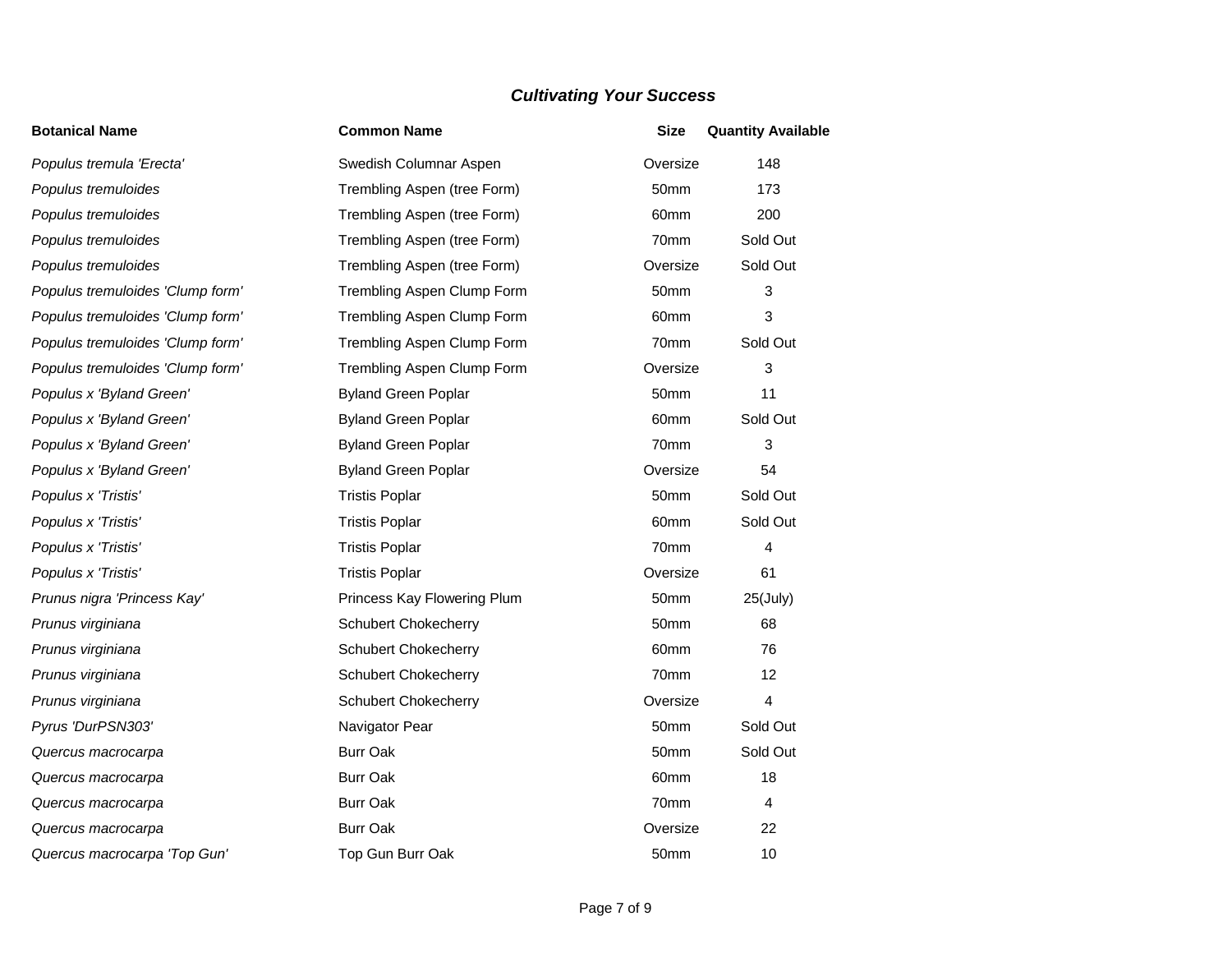| <b>Botanical Name</b>              | <b>Common Name</b>            | <b>Size</b>      | <b>Quantity Available</b> |
|------------------------------------|-------------------------------|------------------|---------------------------|
| Quercus rubra                      | Northern Red Oak              | 50mm             | $\overline{c}$            |
| Quercus rubra                      | Northern Red Oak              | 60 <sub>mm</sub> | Sold Out                  |
| Sorbus aucuparia 'Black Hawk'      | <b>Blackhawk Mountain Ash</b> | Oversize         | 3                         |
| Sorbus aucuparia 'Michred'         | Cardinal Royal Mountain Ash   | 50mm             | 61                        |
| Sorbus aucuparia 'Michred'         | Cardinal Royal Mountain Ash   | 60mm             | 82                        |
| Sorbus aucuparia 'Rossica'         | Russian Mountain Ash          | 50 <sub>mm</sub> | 53                        |
| Sorbus aucuparia 'Rossica'         | Russian Mountain Ash          | 60mm             | 45                        |
| Sorbus aucuparia 'Rossica'         | Russian Mountain Ash          | 70mm             | 33                        |
| Sorbus aucuparia 'Rossica'         | Russian Mountain Ash          | Oversize         | 1                         |
| Sorbus decora                      | Showy Mountain Ash            | 50mm             | 152                       |
| Sorbus decora                      | Showy Mountain Ash            | 60mm             | 6                         |
| Sorbus decora                      | Showy Mountain Ash            | 70 <sub>mm</sub> | 5                         |
| Sorbus decora                      | Showy Mountain Ash            | Oversize         | 1                         |
| Syringa reticulata 'Ivory Pillar'  | Ivory Pillar Japanese Lilac   | 50mm             | 35 (July)                 |
| Syringa reticulata 'Ivory Silk'    | Ivory Silk Japanese Lilac     | 50 <sub>mm</sub> | 200 (July)                |
| Syringa reticulata 'Ivory Silk'    | Ivory Silk Japanese Lilac     | 60 <sub>mm</sub> | 2                         |
| Syringa reticulata 'Ivory Silk'    | Ivory Silk Japanese Lilac     | Oversize         | 3                         |
| Syringa reticulata 'Summer Storm'  | Summer Storm Lilac            | 50mm             | 7                         |
| Tilia americana 'American Sentry'  | American Sentry Linden        | 50 <sub>mm</sub> | 8                         |
| Tilia americana euchlora 'Redmond' | Redmond Linden                | 50 <sub>mm</sub> | 6                         |
| Tilia cordata 'Greenspire'         | Greenspire Littleleaf Linden  | 50 <sub>mm</sub> | Sold Out                  |
| Tilia cordata 'Greenspire'         | Greenspire Littleleaf Linden  | 60mm             | 6                         |
| Tilia cordata 'Greenspire'         | Greenspire Littleleaf Linden  | 70mm             | 1                         |
| Tilia flavescens                   | Dropmore Linden               | 50 <sub>mm</sub> | 50 (July)                 |
| Tilia flavescens                   | Dropmore Linden               | 60mm             | 13                        |
| Tilia flavescens                   | Dropmore Linden               | 70mm             | 3                         |
| Tilia flavescens                   | Dropmore Linden               | Oversize         | 1                         |
| Ulmus americana                    | American Elm                  | 50mm             | 12                        |